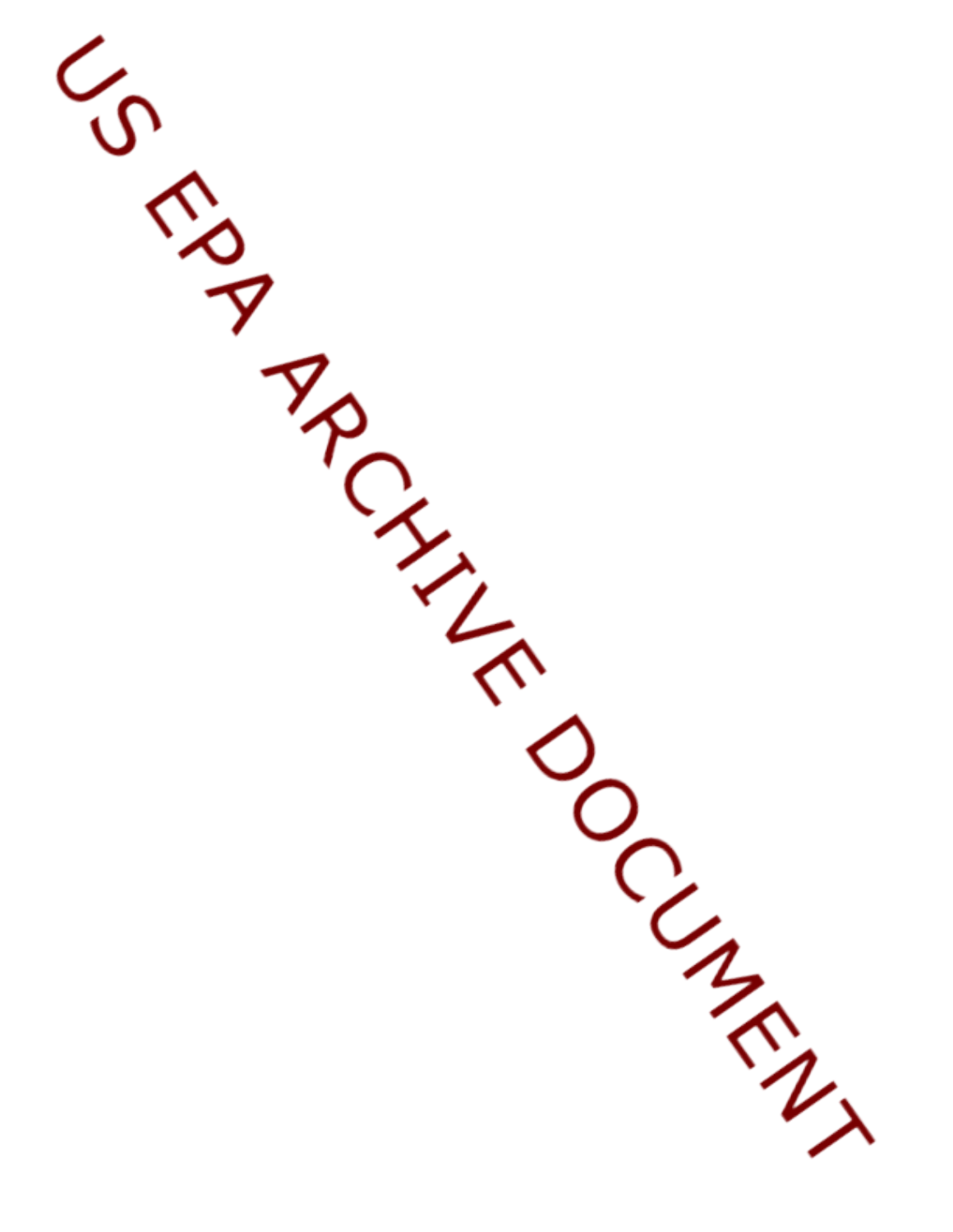**UNITED STATES ENVIRONMENTAL PROTECTION AGENCY**  Office of Research and Development INITED STAT Washington, D.C. 20460 **TAL PROTE ENVIRONMENTAL TECHNOLOGY VERIFICATION PROGRAM VERIFICATION STATEMENT**  TECHNOLOGY TYPE: **FIELD PORTABLE X-RAY FLUORESCENCE ANALYZER**  APPLICATION: **MEASUREMENT OF METALS IN SOIL**  TECHNOLOGY NAME: **X-MET 920-MP**  COMPANY: **METOREX INC.**  ADDRESS: **PRINCETON CROSSROADS CORPORATE CENTER P.O. BOX 3540 PRINCETON, NJ 08543-3540**  PHONE: **(609) 406-9000** 

The U.S. Environmental Protection Agency (EPA) has created a program to facilitate the deployment of innovative technologies through performance verification and information dissemination. The goal of the Environmental Technology Verification (ETV) Program is to further environmental protection by substantially accelerating the acceptance and use of improved and more cost-effective technologies. The ETV Program is intended to assist and inform those involved in the design, distribution, permitting, and purchase of environmental technologies. This document summarizes the results of a demonstration of the Metorex X-MET 920-MP.

## **PROGRAM OPERATION**

The EPA, in partnership with recognized testing organizations, objectively and systematically evaluates the performance of innovative technologies. Together, with the full participation of the technology developer, they develop plans, conduct tests, collect and analyze data, and report findings. The evaluations are conducted according to a rigorous demonstration plan and established protocols for quality assurance. The EPA's National Exposure Research Laboratory, which conducts demonstrations of field characterization and monitoring technologies, selected PRC Environmental Management, Inc., as the testing organization for the performance verification of field portable X-ray fluorescence (FPXRF) analyzers.

## **DEMONSTRATION DESCRIPTION**

In April 1995, the performance of seven FPXRF analyzers was determined under field conditions. Each analyzer was independently evaluated by comparing field analysis results to those obtained using approved reference methods. Standard reference materials (SRM) and performance evaluation (PE) samples also were used to independently assess the accuracy and comparability of each instrument.

The demonstration was designed to detect and measure a series of inorganic analytes in soil. The primary target analytes were arsenic, barium, chromium, copper, lead, and zinc; nickel, iron, cadmium, and antimony were secondary analytes. The demonstration sites were located in Iowa (the RV Hopkins site) and Washington (the ASARCO site). These sites were chosen because they exhibit a wide range of concentrations for most of the target metals and are located in different climatological regions of the United States; combined, they exhibit three distinct soil types: sand, clay, and loam. The conditions at these sites are representative of those environments under which the technology would be expected to operate. Details of the demonstration, including a data summary and

iii

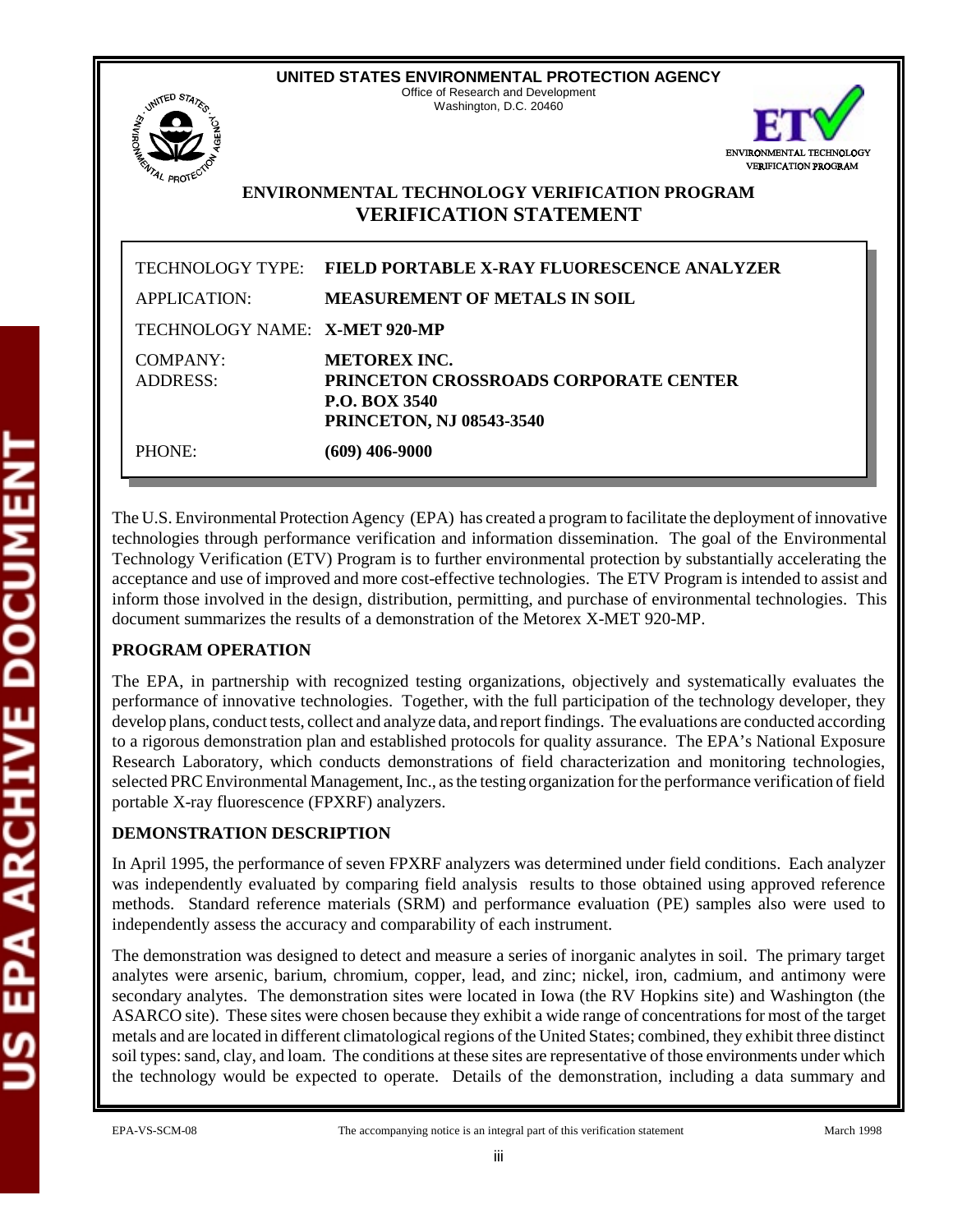discussion of results, may be found in the report entitled "Environmental Technology Verification Report, Field Portable X-ray Fluorescence Analyzer, Metorex X-MET 920-MP." The EPA document number for this report is EPA/600/R-97/151.

The EPA SW-846 Method 6200 was tested and validated using the data derived from this demonstration. This method may be used to support the general application of FPXRF for environmental analysis.

## **TECHNOLOGY DESCRIPTION**

This analyzer operates on the principle of energy dispersive X-ray fluorescence spectroscopy where the characteristic energy components of the excited X-ray spectrum are analyzed directly by an energy proportional response in an X-ray detector. Energy dispersion affords a highly efficient, full-spectrum measurement which enables the use of low intensity excitation sources (such as radioisotopes) and compact battery-powered, fieldportable electronics. The FPXRF instruments are designed to provide rapid analysis of metals in soil. This information allows investigation and remediation decisions to be made on-site and reduces the number of samples that need to be submitted for laboratory analysis. In the operation of these instruments, the user must be aware that FPXRF analyzers do not respond well to chromium and that field detection limits may be 5 to 10 times greater than conventional laboratory methods. As with all field collection programs, a portion of the samples should be sent to a laboratory for confirmatory analyses.

The X-MET 920-MP is designed to produce quantitative data on metals in soils, sludges, and other solids. The X-MET 920-MP consists of a laptop computer, an electronics unit, and a surface analysis probe system (SAPS). The electronics is housed in a rugged, weatherproof, self-contained case, weighing about 5 pounds that can be operated from battery power up to 8 hours. The SAPS is designed to house one excitation source (cadmium-109 for this demonstration) and a gas-filled proportional counter detector. The SAPS weighs about 3 pounds and is specifically designed for *in situ* analysis, but can be adapted for measurement of samples in cups. The single excitation source limits the number of metals that can be quantified. The X-MET 920-MP is operated and calibrated using the "X-MET" software to analyze samples with an empirical calibration. Training and field experience is necessary to successfully derive empirical calibration curves and to operate the "X-MET" software. The X-MET 920-MP reported the analytes arsenic, barium, copper, chromium, lead, nickel, and zinc for this demonstration using source count times between 30 and 180 seconds. At the time of the demonstration, the cost of the X-MET 920-MP with the SAPS probe and cadmium-109 source (including the laptop computer) was \$36,325, or it could be leased for \$3,633 per month.

## **VERIFICATION OF PERFORMANCE**

The performance characteristics of the X-MET 920-MP include the following:

- **Detection limits:** Precision-based detection limits were determined by collecting 10 replicate measurements on site-specific soil samples with metals concentrations 2 to 5 times the expected MDLs. The results were less than or equal to 50 milligrams per kilogram (mg/kg) for all analytes except barium (330 mg/kg) and chromium (115 mg/kg). Barium is normally analyzed using an americium-241 source; therefore, its detection limit was expected to be high. A value for nickel could not be determined because the soil concentration of this analyte was too low.
- **Throughput:** Average throughput was found to be between 8 and 14 analyses per hour, depending on count times. This rate only represents the analysis time since different personnel were used to prepare the samples.
- **Drift:** Based on an evaluation of results from periodic analysis of a site-specific control sample, with a few exceptions, drift was -15 to +15 percent. Lead and arsenic displayed the least drift at both sites.
- **Completeness:** The X-MET 920-MP produced results for 1,168 of the 1,260 samples for a completeness of 92.7 percent. This was less than the demonstration objective of 95 percent. Operator error and computer software and hardware problems reduced completeness. None of the data loss was caused by mechanical or electronic malfunctions of the analyzer.